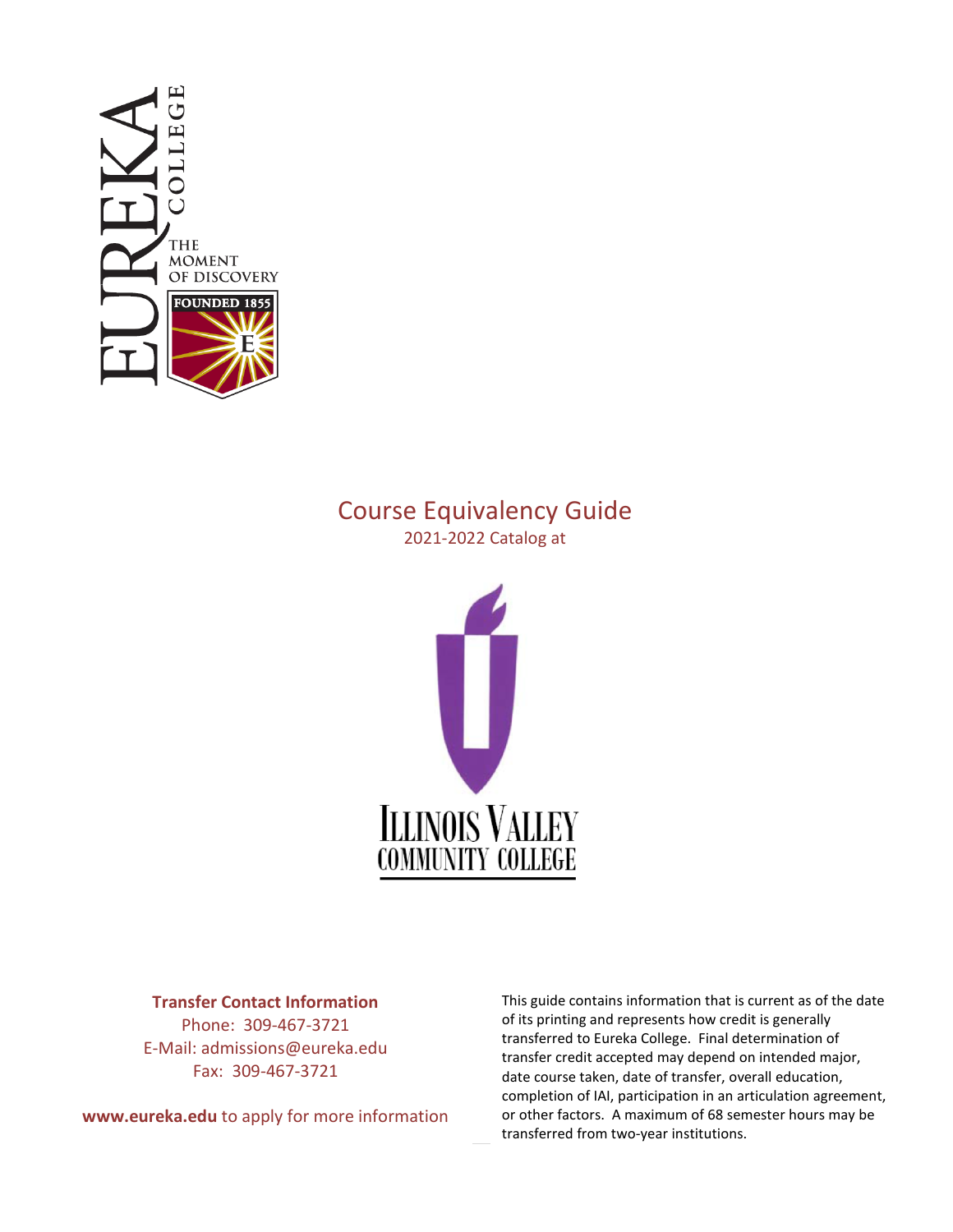**Illinois Valley Community College Course Eureka College Equivalent College Equivalent Credits** 

| <b>ACT</b> | <b>Accounting</b>                                                     |           |                             |   |
|------------|-----------------------------------------------------------------------|-----------|-----------------------------|---|
|            | The following courses are not transferable: ACT1240, ACT1280, ACT2230 |           |                             |   |
| ACT1010    | <b>Financial Accounting</b>                                           | ACC111    | Principles of Accounting I  |   |
| ACT1020    | <b>Managerial Accounting</b>                                          | ACC112    | Principles of Accounting II |   |
| ACT1210    | <b>Fundamentals of Accounting</b>                                     | ACC Elect | <b>Accounting Elective</b>  |   |
| ACT2020    | <b>Cost Accounting</b>                                                | ACC302    | <b>Cost Accounting</b>      | 3 |
| ACT2200    | <b>Tax Accounting</b>                                                 | ACC221    | Tax Accounting I            | 3 |
| ACT2221    | Intermediate Accounting I                                             | ACC201    | Intermediate Accounting I   | 3 |
| ACT2222    | Intermediate Accounting II                                            | ACC202    | Intermediate Accounting II  |   |

| <b>AGR</b>       | <b>Agriculture</b>                                                                                                           |                  |                                         |   |
|------------------|------------------------------------------------------------------------------------------------------------------------------|------------------|-----------------------------------------|---|
|                  | The following courses are not transferable: AGR1002, 1004, 1202, 1203, 1206, 1207, 1209, 1212, 1213, 1214, 1215, 1217, 1218, |                  |                                         |   |
| 1220, 1221, 1226 |                                                                                                                              |                  |                                         |   |
| AGR1000          | Introduction to Field Crop Science                                                                                           | <b>BIO Elect</b> | <b>Biology Elective</b>                 | 4 |
| AGR1001          | Intro to Agricultural Economics                                                                                              | <b>ECO Elect</b> | <b>Economics Elective</b>               | 3 |
| AGR1003          | Introduction to Animal Science                                                                                               | <b>BIO Elect</b> | <b>Biology Elective</b>                 | 4 |
| AGR1005          | <b>Introductory Soil Science</b>                                                                                             | PHS Elect        | <b>Physical Science Elective</b>        | 4 |
| AGR1200          | Intro to Agricultural Business Mgmt.                                                                                         | <b>BUA Elect</b> | <b>Business Administration Elective</b> | 3 |
| AGR1208          | Advanced Agricultural Business Mgmt.                                                                                         | <b>BUA Elect</b> | <b>Business Administration Elective</b> | 3 |

| <b>ALH</b> | <b>Allied Health</b>                                                                    |                  |                                       |   |
|------------|-----------------------------------------------------------------------------------------|------------------|---------------------------------------|---|
|            | The following courses are not transferable: ALH1001, 1202, 1214, 1215, 1220, 1250, 1251 |                  |                                       |   |
| ALH1000    | Introduction to Nutrition                                                               | <b>HFD284</b>    | Nutrition                             |   |
| ALH1002    | Human Growth & Dev. Health Workers                                                      | <b>HED Elect</b> | <b>Health Education Elective</b>      | 3 |
| ALH1030    | Yoga                                                                                    | KIN Elect        | Kinesiology Elective                  |   |
| ALH1031    | T'ai Chi                                                                                | KIN Elect        | Kinesiology Elective                  |   |
| AI H1221   | Industrial First Aid                                                                    | <b>HED179</b>    | First Aid, CPR, and Injury Prevention |   |

| <b>ANT</b> | Anthropology                 |                    |                    |  |
|------------|------------------------------|--------------------|--------------------|--|
| ANT1000    | Introduction to Anthropology | <b>SOC Elect</b>   | Sociology Elective |  |
| ANT1002    | Cultural Anthropology        | SOC <sub>105</sub> | Cultural Sociology |  |

| <b>ART</b> | <b>Art</b>    |                  |                                      |   |
|------------|---------------|------------------|--------------------------------------|---|
| ART1000    | Art Survey    | <b>ART Elect</b> | Art Elective                         | 3 |
| ART1002    | Drawing I     | ART110           | <b>Drawing Fundamentals</b>          | 3 |
| ART1005    | Design I      | ART106           | Design Fundamentals                  | 3 |
| ART1007    | Painting I    | ART111           | <b>Painting Fundamentals</b>         | 3 |
| ART1009    | Ceramics I    | ART260           | <b>Ceramics Fundamentals</b>         | 3 |
| ART1010    | Art Survey II | <b>ART Elect</b> | Art Elective                         | 3 |
| ART1012    | Drawing II    | ART210           | <b>Figure Drawing</b>                | 3 |
| ART1015    | Design II     | <b>ART Elect</b> | Art Elective                         | 3 |
| ART2009    | Ceramics II   | ART360           | <b>Advanced Ceramics and Pottery</b> | 3 |

**ATO** *Automotive* The following courses are not transferable: ATO1210, 1220, 1240, 1250, 1260, 1270, 1280, 2200, 2210, 2220, 2230, 2240, 2250, 2260, 2270, 2280, 2290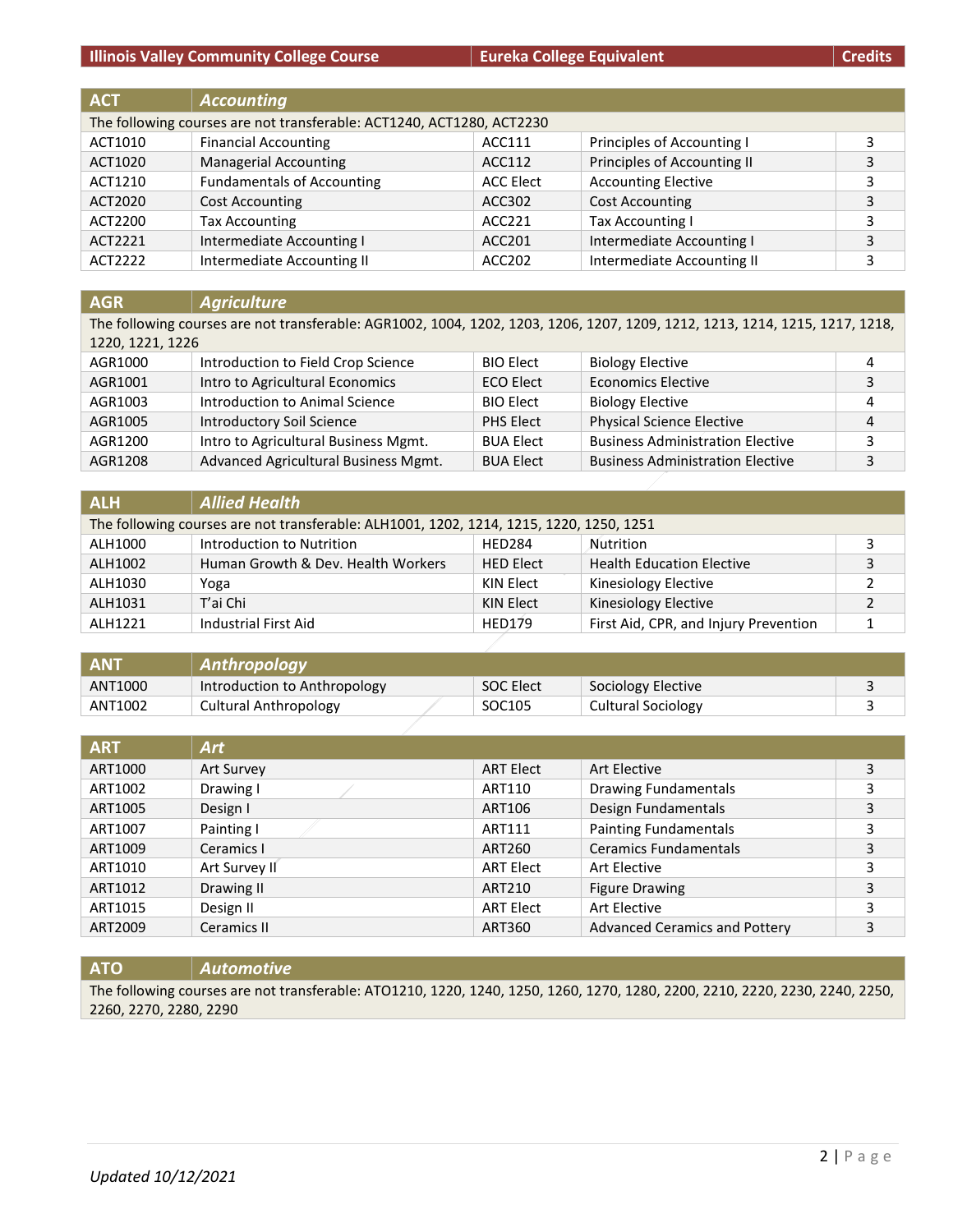#### **Illinois Valley Community College Course Eureka College Equivalent College Equivalent Credits**

| <b>BIO</b>     | <b>Biology</b>                  |                  |                               |   |
|----------------|---------------------------------|------------------|-------------------------------|---|
| BIO1000        | The Global Environment          | <b>BIO Elect</b> | <b>Biology Elective</b>       | 3 |
| BIO1001        | General Biology I               | <b>BIO Elect</b> | <b>Biology Elective</b>       | 4 |
| BIO1002        | <b>General Biology II</b>       | <b>BIO Elect</b> | <b>Biology Elective</b>       | 4 |
| BIO1003        | Principles of Biology           | <b>BIO141</b>    | Principles of Biology I       | 4 |
| BIO1004        | <b>Biological Diversity</b>     | <b>BIO142</b>    | Principles of Biology II      | 4 |
| <b>BIO1007</b> | Anatomy & Physiology I          | <b>BIO263</b>    | Human Anatomy & Physiology I  | 4 |
| <b>BIO1008</b> | Anatomy & Physiology II         | <b>BIO264</b>    | Human Anatomy & Physiology II | 4 |
| BIO1009        | Microbiology                    | <b>BIO Elect</b> | <b>Biology Elective</b>       | 4 |
| BIO1200        | Human Body Structure & Function | <b>BIO Elect</b> | <b>Biology Elective</b>       | 3 |
|                |                                 |                  |                               |   |

| BUI            | Business Law                      |                  |                          |  |
|----------------|-----------------------------------|------------------|--------------------------|--|
| <b>BUL2000</b> | The Legal Environment of Business | <b>BUA Elect</b> | <b>Business Elective</b> |  |

| <b>BUS</b>     | <b>Business</b>                       |                  |                                         |   |
|----------------|---------------------------------------|------------------|-----------------------------------------|---|
| <b>BUS1010</b> | Introduction to Business              | <b>BUA Elect</b> | <b>Business Administration Elective</b> | 3 |
| <b>BUS1201</b> | Let's Talk Business                   | <b>BUA Elect</b> | <b>Business Administration Elective</b> |   |
| <b>BUS1230</b> | Math for Business and Finance         | <b>BUA Elect</b> | <b>Business Administration Elective</b> | 3 |
| <b>BUS2000</b> | <b>International Business</b>         | <b>BUA310</b>    | <b>International Business</b>           |   |
| <b>BUS2210</b> | <b>Business Internship</b>            | -                | $\overline{\phantom{a}}$                |   |
| <b>BUS2260</b> | <b>Integrated Business Operations</b> | <b>BUA Elect</b> | <b>Business Administration Elective</b> | 3 |

**CAD** *Computer Aided Drafting*

The following courses are not transferable: CAD1200, 1201, 1202, 1203, 1206, 2200, 2201, 2202, 2203, 2204, 2206, 2208

| <b>CHM</b> | <b>Chemistry</b>                   |                  |                             |   |
|------------|------------------------------------|------------------|-----------------------------|---|
| CHM1000    | Introduction to Chemistry          | <b>CHM Elect</b> | <b>Chemistry Elective</b>   | 3 |
| CHM1004    | Chemistry                          | <b>CHM121</b>    | Survey of Chemistry         | 4 |
| CHM1005    | Survey of Organic and Biochemistry | <b>CHM Elect</b> | <b>Chemistry Elective</b>   | 4 |
| CHM1006    | <b>General Chemistry I</b>         | <b>CHM131</b>    | <b>General Chemistry I</b>  | 5 |
| CHM1007    | <b>General Chemistry II</b>        | <b>CHM132</b>    | <b>General Chemistry II</b> | 5 |
| CHM2002    | Organic Chemistry                  | <b>CHM220</b>    | <b>Organic Chemistry I</b>  | 5 |
| CHM2003    | <b>Organic Chemistry II</b>        | <b>CHM221</b>    | <b>Organic Chemistry II</b> |   |

**CMA** *Medical Assisting*

The following courses are not transferable: CMA1200, 1210, 1230, 1240, 1250, 1260, 1270

**CNC** *Computer Numerical Control*

The following courses are not transferable: CNC1200, 1202, 1204, 1206

| <b>CRJ</b> | <b>Criminal Justice</b>                 |                |                                   |   |
|------------|-----------------------------------------|----------------|-----------------------------------|---|
| CRJ1000    | Introduction to Criminal Justice        | CJS101         | Introduction to Criminal Justice  | 3 |
| CRJ1001    | Introduction to Forensic Science        | CJS Elect      | <b>Criminal Justice Elective</b>  | 3 |
| CRJ1030    | Juvenile Delinquency                    | <b>CJS210W</b> | Juvenile Justice & Delinquency    | 3 |
| CRJ1070    | <b>Corrections in America</b>           | CJS215         | Corrections                       | 3 |
| CRJ1210    | Policing in America                     | CJS205         | Policing                          | 3 |
| CRJ1250    | Seminar: Drugs in America               | CJS Elect      | <b>Criminal Justice Elective</b>  | 3 |
| CRJ2010    | Criminal Investigation                  | CJS225         | Criminal Investigation            | 3 |
| CRJ2020    | Criminal Law                            | CJS310         | <b>Criminal Law and Procedure</b> | 3 |
| CRJ2030    | <b>Evidence and Criminal Procedures</b> | CJS Elect      | <b>Criminal Justice Elective</b>  | 3 |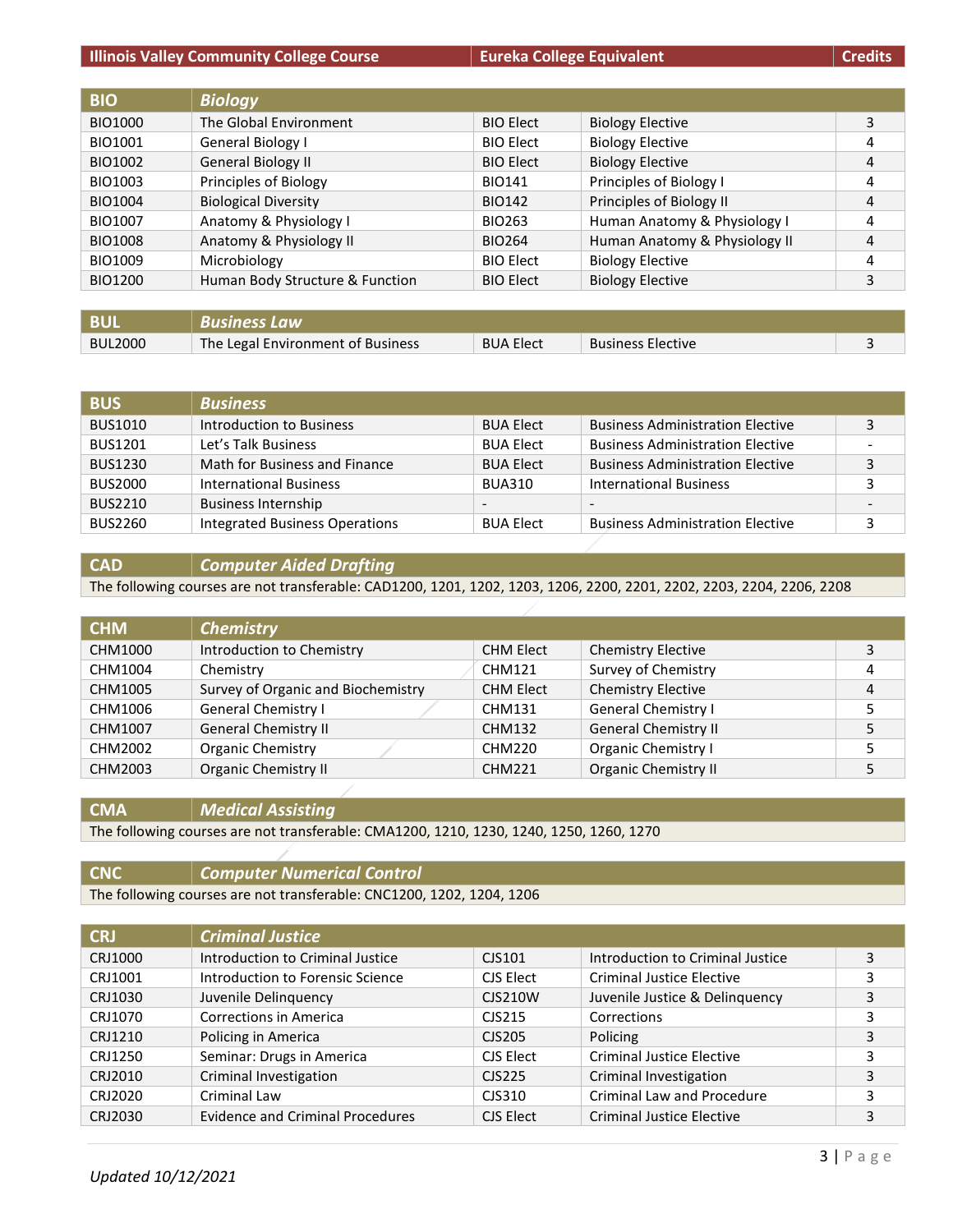|         | <b>Illinois Valley Community College Course</b> | <b>Eureka College Equivalent</b> |                                  | <b>Credits</b> |
|---------|-------------------------------------------------|----------------------------------|----------------------------------|----------------|
|         |                                                 |                                  |                                  |                |
| CRJ2040 | Criminology                                     | SOC Elect                        | Sociology Elective               | 3              |
| CRJ2050 | Issues in Criminal Justice                      | CJS Elect                        | <b>Criminal Justice Elective</b> | 3              |
| CRJ2250 | <b>Ethics in Criminal Justice</b>               | CJS Elect                        | <b>Criminal Justice Elective</b> | 3              |
| CRJ2260 | <b>Police Community Relations</b>               | CJS Elect                        | <b>Criminal Justice Elective</b> | 3              |
| CRJ2280 | Criminal Justice Internship                     |                                  |                                  |                |

#### **CSC** *Cybersecurity*

The following courses are not transferable: CSC1200, 1201, 1203, 2200, 2201, 2202, 2203, 2204, 2205, 2206, 2222, 2223

## **CSD** *Computer Technology – Data*

The following courses are not transferable: CSD1210

| CSI     | <b>Computer Technology - Information Systems</b> |                    |                                  |   |
|---------|--------------------------------------------------|--------------------|----------------------------------|---|
| CSI1002 | Intro to Business Computer Systems               | <b>CSC Elect</b>   | <b>Computer Science Elective</b> | 3 |
| CSI1007 | C++ Programming                                  | CSC <sub>207</sub> | Programming in C/C++             | 4 |
| CSI1011 | Computer Science I                               | CSC135             | Computer Science I               | 4 |
| CSI1012 | <b>Object Oriented Programming</b>               | CSC <sub>209</sub> | Java Programming                 | 4 |
| CSI1013 | Discrete Mathematics                             | <b>MAT280</b>      | <b>Discrete Mathematics</b>      | 3 |
| CSI1299 | <b>Special Topics in Computers</b>               | <b>CSC Elect</b>   | <b>Computer Science Elective</b> |   |
| CSI2011 | Computer Science II                              | <b>CSC Elect</b>   | <b>Computer Science Elective</b> | 4 |
| CSI2222 | Computer Information Systems Internshp           |                    |                                  |   |

#### **CSM** *Computer Technology – Management*

The following courses are not transferable: CSM1209 and CSM2240

#### **CSN** *Computer Technology – Networking*

The following courses are not transferable: CSN1200, 1225, 1230, 1231, 1234, 2210, 2222, 2250, 2260

| <b>CSN</b>                                                                                          | $\vert$ Computer Technology – Networking |           |                           |  |
|-----------------------------------------------------------------------------------------------------|------------------------------------------|-----------|---------------------------|--|
| The following courses are not transferable: CSN1200, 1225, 1230, 1231, 1234, 2210, 2222, 2250, 2260 |                                          |           |                           |  |
| CSN1202                                                                                             | Web Site Development                     | CSC Elect | Computer Science Elective |  |
|                                                                                                     |                                          |           |                           |  |

**CSO** *Computer Technology – Operating Systems*

The following courses are not transferable: CSO1202, 2200, 2202

**CSP** *Computer Technology*

The following courses are not transferable: CSP1203, 1206, 1210, 1230, 1231, 2200, 2201, 2203, 2204, 2222, 2230

**CSS** *Computer Technology – Spreadsheets* The following courses are not transferable: CSS2200

**CST** *Constitution and Citizenship*

The following courses are not transferable: CST0970, 0980, 0990

| <b>DFT</b> | <b>Drafting</b>                                           |
|------------|-----------------------------------------------------------|
|            | The following courses are not transferable: DFT1200, 1203 |
|            |                                                           |

| <b>DLA</b> | Dental Assisting                                                                                                             |
|------------|------------------------------------------------------------------------------------------------------------------------------|
|            | The following courses are not transferable: DLA1200, 1201, 1202, 1203, 1204, 1205, 1206, 1208, 1209, 1210, 1216, 1226, 1229, |
|            | 2200, 2201, 2202, 2203, 2204, 2205, 2208, 2210, 2220                                                                         |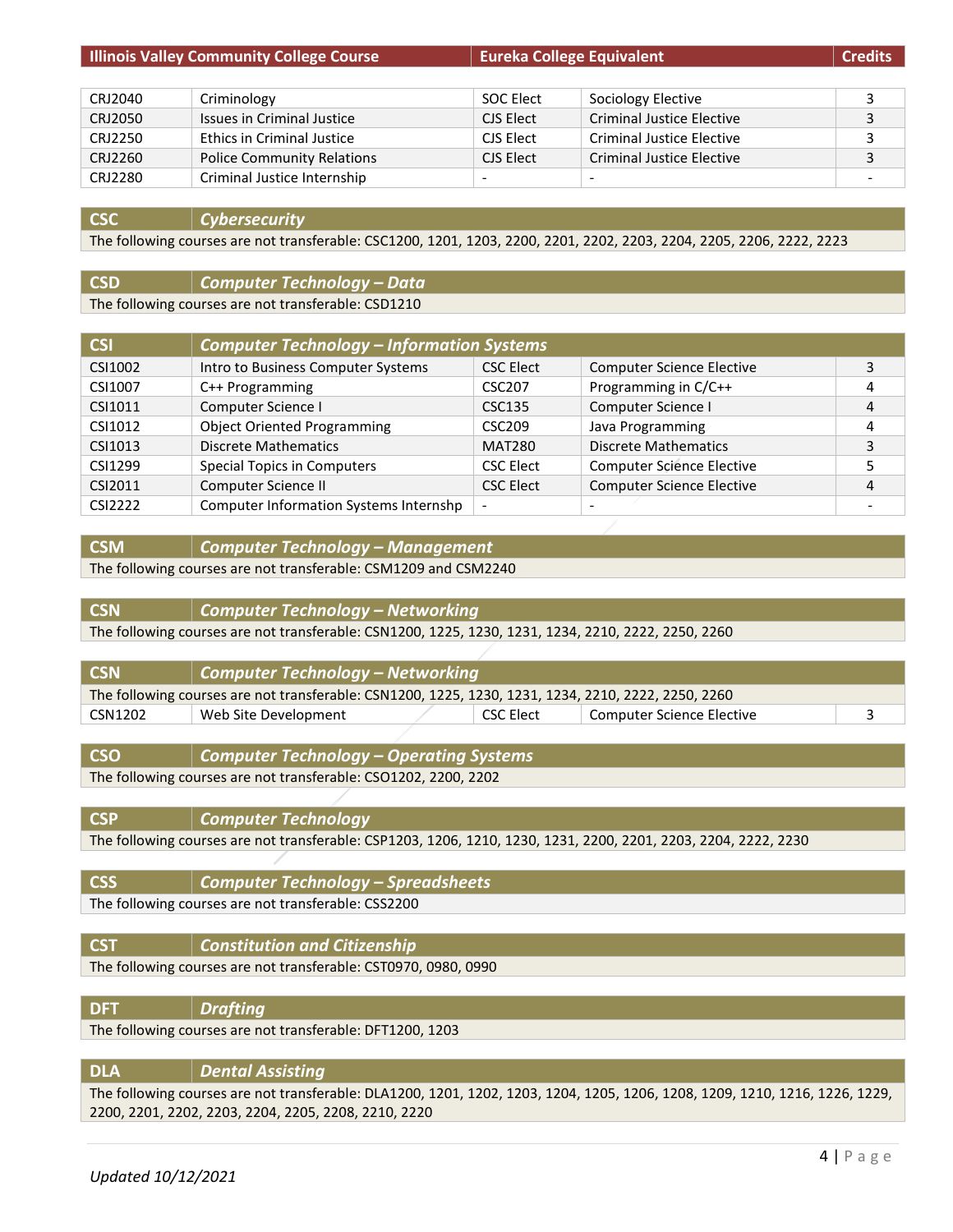|  | Credits |  |  |  |
|--|---------|--|--|--|
|  |         |  |  |  |

| <b>ECE</b>     | <b>Early Childhood Education</b>                                                                    |                  |                                        |   |
|----------------|-----------------------------------------------------------------------------------------------------|------------------|----------------------------------------|---|
|                | The following courses are not transferable: ECE1027, 1201, 1202, 1203, 1204, 1205, 2203, 2206, 2219 |                  |                                        |   |
| ECE1000        | Intro. to Early Childhood Education                                                                 | <b>EDU Elect</b> | <b>Education Elective</b>              | 3 |
| ECE1005        | Health, Safety, and Nutrition                                                                       | <b>HED Elect</b> | <b>Health Education Elective</b>       | 3 |
| ECE2005        | The Exceptional Learner                                                                             | EDU229           | <b>Educating the Exceptional Child</b> | 3 |
| ECE2202        | <b>Curriculum Programming</b>                                                                       | <b>EDU Elect</b> | <b>Education Elective</b>              | 3 |
| ECE2207        | <b>Observation and Assessment</b>                                                                   | <b>EDU Elect</b> | <b>Education Elective</b>              | 3 |
| <b>ECE2208</b> | Language Development                                                                                | <b>EDU Elect</b> | <b>Education Elective</b>              | 3 |

| <b>ECN</b> | <b>Economics</b>                 |                  |                                     |  |
|------------|----------------------------------|------------------|-------------------------------------|--|
| ECN1202    | <b>Fundamentals of Economics</b> | ECO Elect        | <b>Economics Elective</b>           |  |
| ECN2002    | Principles of Microeconomics     | ECO112           | Principles of Microeconomics        |  |
| ECN2003    | Principles of Macroeconomics     | ECO111           | <b>Principles of Macroeconomics</b> |  |
| ECN2004    | <b>Business Statistics</b>       | <b>MAT260</b>    | <b>Statistics</b>                   |  |
| ECN2005    | <b>Global Economic Geography</b> | <b>ECO Elect</b> | <b>Economics Elective</b>           |  |

| EDC.    | <b>Education</b>                     |                  |                                          |     |
|---------|--------------------------------------|------------------|------------------------------------------|-----|
| EDC1000 | Introduction to Education            | EDU165           | <b>Foundations of American Education</b> | 3   |
| EDC1201 | Special Topics in Instructional Tech | <b>EDU Elect</b> | <b>Education Elective</b>                | 0.5 |
| EDC1203 | <b>Educational Technology</b>        | EDU390L          | <b>Educational Technology</b>            | 3   |
| EDC2000 | <b>Educational Psychology</b>        | FDU227W          | <b>Educational Psychology</b>            | 2   |
| EDC2003 | Clinical Experiences in Education    | <b>EDU Elect</b> | <b>Education Elective</b>                |     |
| EDC2006 | Multicultural Ed: Agent for Change   | <b>EDU Elect</b> | <b>Education Elective</b>                |     |

#### **EGR** *Engineering*

The following courses are not transferable: EGR1000

#### **ELE** *Electricity*

The following courses are not transferable: ELE1200, 1201, 1202, 1203, 1204, 1205, 1206, 1220, 2204, 2205, 2206, 2207, 2208, 2209

#### **ELT** *Electronics*

The following courses are not transferable: ELT1000, 1200, 1202, 1203, 1204, 2204, 2205, 2207, 2209, 2210, 2254

| <b>EMS</b> | <b>Emergency Medical Services</b>                                                                                           |
|------------|-----------------------------------------------------------------------------------------------------------------------------|
|            | The following courses are not transferable: EMS1201, 1203, 1204, 2200, 2201, 2207, 2220, 2221, 2230, 2231, 2240, 2241, 2400 |

| <b>ENG</b>     | <b>English</b>                                                        |                  |                                  |   |
|----------------|-----------------------------------------------------------------------|------------------|----------------------------------|---|
|                | The following courses are not transferable: ENG0800, 0900, 0909, 0920 |                  |                                  |   |
| ENG1001        | <b>English Composition I</b>                                          | <b>ENG103W</b>   | Academic Writing and Research    |   |
| ENG1002        | <b>English Composition II</b>                                         | <b>ENG Elect</b> | <b>English Elective</b>          | 3 |
| ENG1003        | <b>Creative Writing</b>                                               | <b>ENG120</b>    | Introduction to Creative Writing | っ |
| <b>ENG1205</b> | Written Comm for Business & Tech                                      | <b>ENG Elect</b> | <b>English Elective</b>          | 3 |
| <b>ENG2000</b> | <b>Technical and Business Writing</b>                                 | <b>ENG Elect</b> | <b>English Elective</b>          |   |

#### **EOR** *English Orientation*

The following courses are not transferable: EOR0900

#### **ESL** *English as a Second Language*

The following courses are not transferable: ESL0900, 0910, 0920, 0930, 0950, 0960, 0980, 0990, 0991, 0992, 0993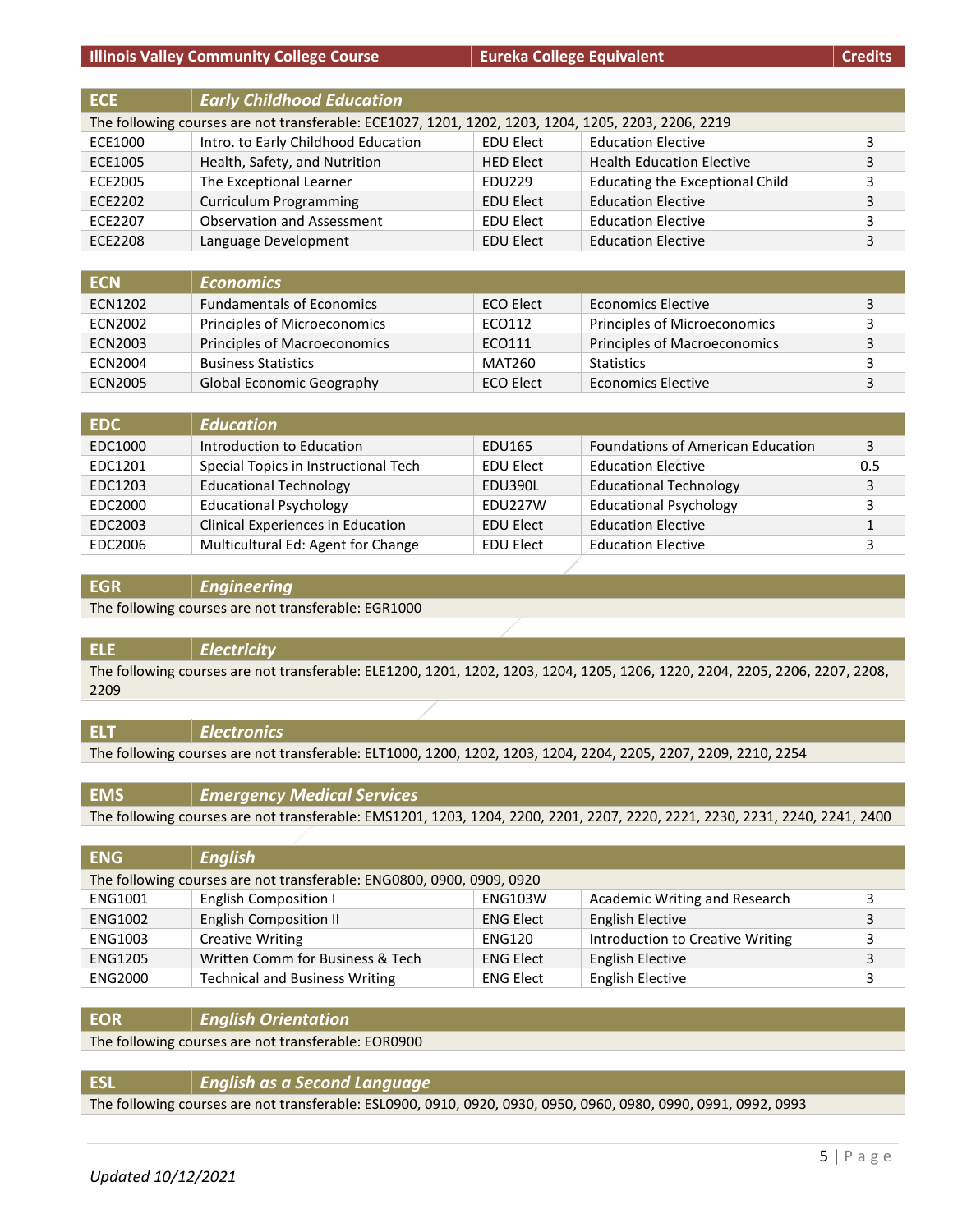## **Illinois Valley Community College Course Eureka College Equivalent Eureka College Equivalent Credits**

| <b>FEN</b>     | <b>French</b>                |       |          |   |
|----------------|------------------------------|-------|----------|---|
| <b>FEN1001</b> | Elementary French I          | Elect | Elective | 4 |
| <b>FEN1002</b> | Elementary French II         | Elect | Elective | 4 |
| <b>FEN2001</b> | Intermediate French I        | Elect | Elective | 4 |
| <b>FEN2002</b> | Intermediate French II       | Elect | Elective | 4 |
| <b>FEN2003</b> | Composition and Conversation | Elect | Elective | 3 |

| <b>FIN1200</b> | <b>Principles of Finance</b> | <b>FIN1200</b> | <b>Principles of Finance</b> | <b>FIN1200</b> |
|----------------|------------------------------|----------------|------------------------------|----------------|
|                |                              |                |                              |                |

| <b>FLM</b>     | Film                      |                  |                       |  |
|----------------|---------------------------|------------------|-----------------------|--|
| <b>FLM2009</b> | The Art of the Film       | <b>THA Elect</b> | Theatre Arts Elective |  |
| <b>FLM2010</b> | Film, Art, and Literature | THA Elect        | Theatre Arts Elective |  |

| <b>GDT</b> | <b>Graphic Design Technology</b>                                            |                  |                                  |   |  |
|------------|-----------------------------------------------------------------------------|------------------|----------------------------------|---|--|
|            | The following courses are not transferable: GDT1205, 1208, 2205, 2206, 2207 |                  |                                  |   |  |
| GDT1201    | Introduction to Page Layout                                                 | <b>ART Elect</b> | Art Elective                     | 3 |  |
| GDT1202    | Photoshop I for Graphic Design                                              | ART206           | Introduction to Graphic Design   | 3 |  |
| GDT1203    | <b>Printing Technology</b>                                                  | <b>ART280</b>    | Printmaking                      | 3 |  |
| GDT1204    | Web Design for Graphic Design                                               | ART250           | Web Design                       | 3 |  |
| GDT1207    | Digital Photography                                                         | ART245           | Digital Photography Fundamentals | 3 |  |
| GDT1222    | Introduction to Illustrator                                                 | <b>ART Elect</b> | Art Elective                     | 3 |  |
| GDT2006    | Visual Communication                                                        | <b>ART Elect</b> | Art Elective                     | 3 |  |
| GDT2202    | Photoshop II                                                                | <b>ART Elect</b> | Digital Photography Fundamentals | 3 |  |
| GDT2211    | <b>Graphic Design Solutions I</b>                                           | <b>ART Elect</b> | Art Elective                     | 3 |  |
| GDT2214    | Multimedia I                                                                | <b>ART Elect</b> | Art Elective                     | 3 |  |
| GDT2216    | <b>Visual Communications II</b>                                             | <b>ART Elect</b> | Art Elective                     | 3 |  |
| GDT2221    | <b>Graphic Design Solutions II</b>                                          | <b>ART Elect</b> | Art Elective                     | 4 |  |
| GDT2232    | Illustration II                                                             | <b>ART Elect</b> | Art Elective                     | 3 |  |

| <b>GEG</b> | Geography                 |                  |                                  |  |
|------------|---------------------------|------------------|----------------------------------|--|
| GEG1001    | Weather and Climate       | <b>PHS Elect</b> | <b>Physical Science Elective</b> |  |
| GEG1002    | Physical Geography        | <b>PHS Elect</b> | <b>Physical Science Elective</b> |  |
| GEG1003    | <b>Cultural Geography</b> | GEO110           | <b>Cultural Geography</b>        |  |
| GEG1004    | World Regional Geography  | GEO105           | World Geography                  |  |
| GEG1005    | Introduction to Astronomy | <b>PHS112</b>    | Introduction to Astronomy        |  |

| <b>GEL</b> | <b>Geology</b>               |                  |                                  |  |
|------------|------------------------------|------------------|----------------------------------|--|
| GEL1005    | <b>Natural Disasters</b>     | <b>PHS Elect</b> | <b>Physical Science Elective</b> |  |
| GEL1006    | Introduction to Oceanography | PHS Elect        | <b>Physical Science Elective</b> |  |
| GEL1007    | <b>Environmental Geology</b> | <b>PHS Elect</b> | <b>Physical Science Elective</b> |  |
| GEL1008    | <b>Physical Geology</b>      | <b>PHS111</b>    | Introduction to Earth Science    |  |
| GEL1009    | <b>Historical Geology</b>    | <b>PHS Elect</b> | <b>Physical Science Elective</b> |  |

| <b>GEN</b> | <b>Gender Studies</b>               |                  |                    |  |
|------------|-------------------------------------|------------------|--------------------|--|
| GEN2000    | Women Through Culture and Centuries | <b>SOC Elect</b> | Sociology Elective |  |
| GEN2001    | Women in Ancient Cultures           | <b>SOC Elect</b> | Sociology Elective |  |
| GEN2002    | Women in Literature                 | <b>ENG Elect</b> | English Elective   |  |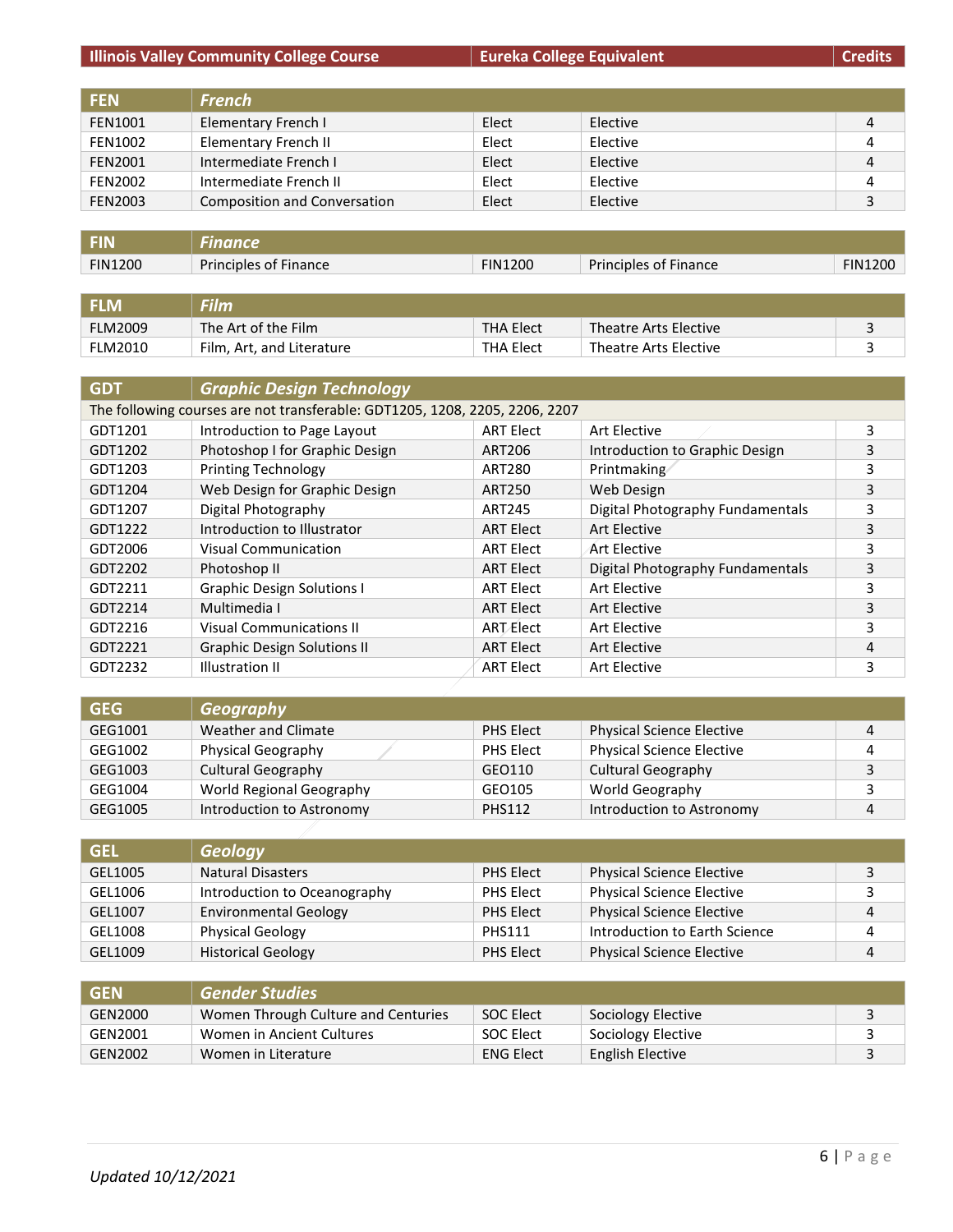#### **Illinois Valley Community College Course Eureka College Equivalent Eureka College Equivalent Credits**

| <b>GER</b> | <b>German</b>                       |       |          |   |
|------------|-------------------------------------|-------|----------|---|
| GER1000    | <b>Conversational German</b>        | Elect | Elective |   |
| GER1001    | Elementary German I                 | Elect | Elective | 4 |
| GER1002    | <b>Elementary German II</b>         | Elect | Elective | 4 |
| GER2001    | Intermediate German I               | Elect | Elective | 4 |
| GER2002    | Intermediate German II              | Elect | Elective | 4 |
| GER2003    | <b>Composition and Conversation</b> | Elect | Elective |   |
| GER2004    | Survey of German Literature         | Elect | Elective |   |

#### **GNT** *Certified Production Technician*

The following courses are not transferable: GNT1201, 1220, 1225, 1230, 1235, 1240

| <b>HFA</b> | Humanities and Fine Arts                 |                  |                            |  |
|------------|------------------------------------------|------------------|----------------------------|--|
| HFA1007    | Special Topics in Humanities & Fine Arts | <b>HUM Elect</b> | <b>Humanities Elective</b> |  |

| <b>HIS</b>     | <b>History</b>                         |                  |                                    |   |
|----------------|----------------------------------------|------------------|------------------------------------|---|
| HIS1000        | History of Western Civilization I      | <b>HIS113</b>    | Survey of European History to 1660 | 3 |
| HIS1001        | History of Western Civilization II     | <b>HIS114</b>    | Survey of European Hist Since 1660 | 3 |
| HIS1005        | American Labor History                 | HIS Elect        | <b>History Elective</b>            | 3 |
| HIS1006        | African American History               | <b>HIS309</b>    | African American History           | 3 |
| HIS2000        | United States History to 1865          | <b>HIS250</b>    | History of the U.S. to 1865        | 3 |
| HIS2001        | United States History From 1865        | <b>HIS251</b>    | History of the U.S. Since 1865     | 3 |
| HIS2006        | History of Middle Eastern Civilization | <b>HIS Elect</b> | <b>History Elective</b>            | 3 |
| HIS2007        | History and Civilization of China      | HIS Elect        | <b>History Elective</b>            | 3 |
| <b>HIS2008</b> | Modern Africa                          | <b>HIS Elect</b> | <b>History Elective</b>            | 3 |
| HIS2010        | Special Topics in History              | <b>HIS Elect</b> | <b>History Elective</b>            | 3 |

| <b>HON</b> | <b>Honors</b>             |                  |                        |  |
|------------|---------------------------|------------------|------------------------|--|
| HON1001    | <b>Honors Orientation</b> | <b>HON Elect</b> | <b>Honors Elective</b> |  |
| HON1002    | Honors Portfolio          | <b>HON Elect</b> | <b>Honors Elective</b> |  |
| HON1003    | <b>Honors Project</b>     | <b>HON Elect</b> | <b>Honors Elective</b> |  |

| <b>HPE</b> | <b>Health and Wellness</b>                  |                  |                                       |                |
|------------|---------------------------------------------|------------------|---------------------------------------|----------------|
| HPE1000    | Wellness + Wellness Lab                     | <b>HED170</b>    | Wellness                              | $\overline{2}$ |
| & HPE1001  |                                             |                  |                                       |                |
| HPE1000    | Wellness                                    | <b>HED Elect</b> | <b>Health Education Elective</b>      | 1              |
| HPE1001    | Wellness Lab                                | <b>HED Elect</b> | <b>Health Education Elective</b>      | 1              |
| HPE1003    | Personal and Community Health               | <b>HED Elect</b> | <b>Health Education Elective</b>      | 2              |
| HPE1004    | <b>First Aid</b>                            | <b>HED179</b>    | First Aid, CPR, and Injury Prevention | 2              |
| HPE1008    | Physical Educ Activities for El Ed Children | <b>EDU Elect</b> | <b>Education Elective</b>             | $\overline{2}$ |
| HPE1020    | Physical Fitness I                          | KIN Elect        | Kinesiology Elective                  | $\mathbf{1}$   |
| HPE1021    | Physical Fitness II                         | KIN Elect        | Kinesiology Elective                  | 1              |
| HPE1201    | Physical Fitness in the Workplace           | KIN Elect        | Kinesiology Elective                  | 1              |
| HPE1301    | Physical Fitness in the Workplace II        | KIN Elect        | Kinesiology Elective                  |                |
| HPE1302    | Physical Fitness Workplace III              | <b>KIN Elect</b> | Kinesiology Elective                  | 1              |
| HPE1303    | Physical Fitness Workplace IV               | KIN Elect        | Kinesiology Elective                  |                |
| HPE1304    | Physical Fitness Workplace V                | KIN Elect        | Kinesiology Elective                  | 1              |
| HPE1305    | Physical Fitness Workplace VI               | KIN Elect        | Kinesiology Elective                  | 1              |
| HPE1306    | Physical Fitness Workplace VII              | KIN Elect        | Kinesiology Elective                  | 1              |
| HPE1307    | Physical Fitness Workplace Viii             | KIN Elect        | Kinesiology Elective                  | 1              |
| HPE1308    | Physical Fitness Workplace IX               | <b>KIN Elect</b> | Kinesiology Elective                  | 1              |
| HPE1309    | Physical Fitness Workplace X                | KIN Elect        | Kinesiology Elective                  | 1              |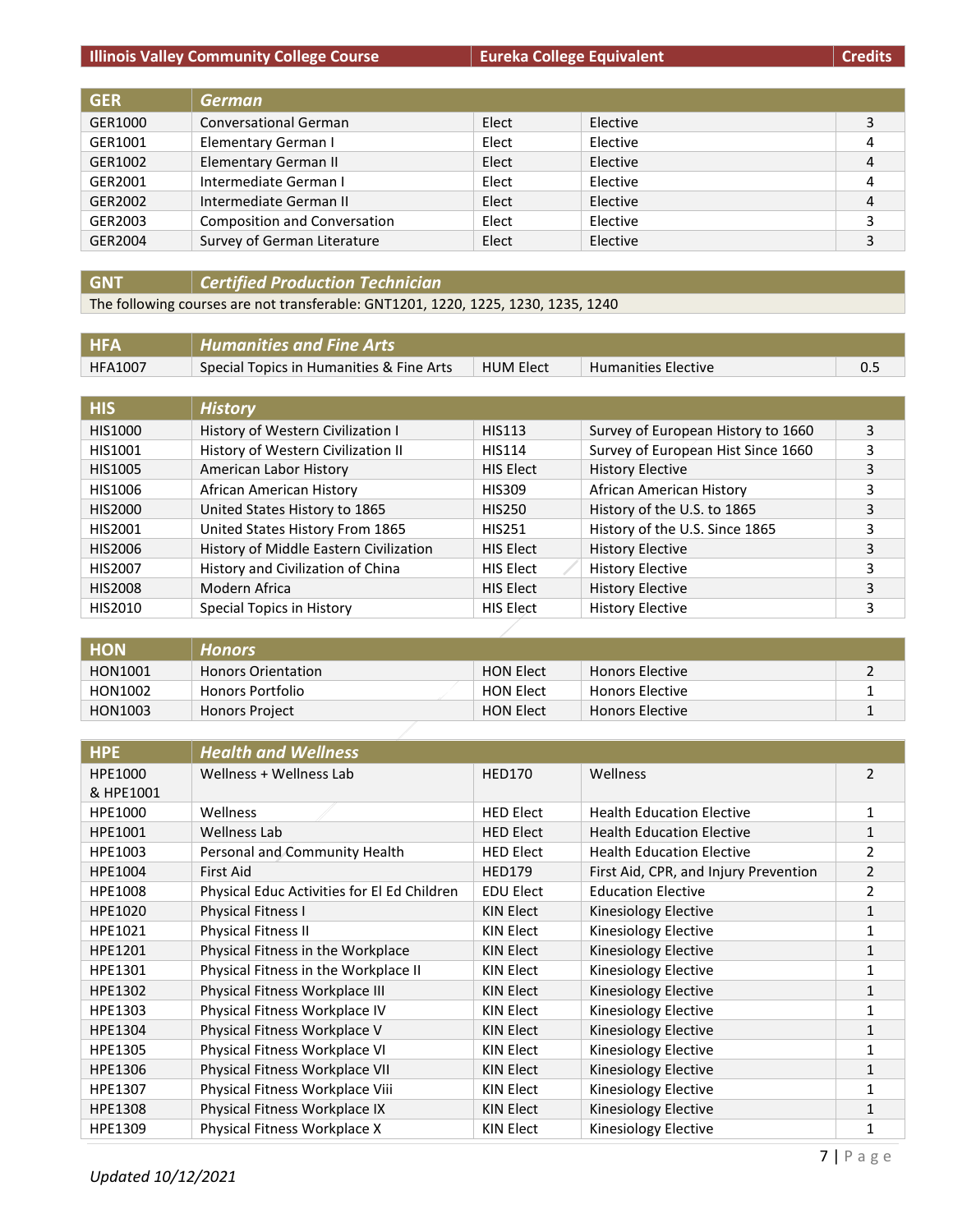|                | <b>Illinois Valley Community College Course</b>                                                           | <b>Eureka College Equivalent</b> |                         | <b>Credits</b> |
|----------------|-----------------------------------------------------------------------------------------------------------|----------------------------------|-------------------------|----------------|
|                |                                                                                                           |                                  |                         |                |
| HPE1310        | Physical Fitness Workplace XI                                                                             | <b>KIN Elect</b>                 | Kinesiology Elective    | $\mathbf{1}$   |
| HPE2020        | <b>Physical Fitness III</b>                                                                               | KIN Elect                        | Kinesiology Elective    |                |
| HPE2021        | <b>Physical Fitness IV</b>                                                                                | KIN Elect                        | Kinesiology Elective    |                |
|                |                                                                                                           |                                  |                         |                |
| <b>HRT</b>     | <b>Horticulture</b>                                                                                       |                                  |                         |                |
| HRT1010        | Principles of Horticulture                                                                                | <b>BIO Elect</b>                 | <b>Biology Elective</b> | 3              |
|                |                                                                                                           |                                  |                         |                |
| <b>HSR</b>     | <b>Human Services</b>                                                                                     |                                  |                         |                |
|                | The following courses are not transferable: HSR1200, 1201, 1202, 1203, 1204, 1205, 1206, 1207, 1208, 1220 |                                  |                         |                |
| <b>HSR1000</b> | Introduction to Human Services                                                                            | SOC Elect                        | Sociology Elective      | 3              |
|                |                                                                                                           |                                  |                         |                |
| <b>HVC</b>     | <b>Heating, Ventilation, and Air Conditioning</b>                                                         |                                  |                         |                |

The following courses are not transferable: HVC1210, 1220, 1230, 1240, 2210

**IMT** *Industrial Maintenance* The following courses are not transferable: IMT1200, 1205, 1206, 1207, 1208, 1220

|                | <b>Italian</b>          |       |          |  |
|----------------|-------------------------|-------|----------|--|
| <b>ITL1000</b> | Conversation Italian I  | Elect | Elective |  |
| <b>ITL1010</b> | Conversation Italian II | Elect | Elective |  |

| <b>JRN</b> | Journalism                             |                          |                                |                          |
|------------|----------------------------------------|--------------------------|--------------------------------|--------------------------|
| JRN1001    | Intro to the Mass Media                | COM230                   | Mass Media                     |                          |
| JRN1002    | Reporting                              | COM Elect                | <b>Communications Elective</b> |                          |
| JRN1003    | <b>Advanced Reporting</b>              | COM Elect                | <b>Communications Elective</b> |                          |
| JRN2000    | Journalism / Communications Internship | $\overline{\phantom{a}}$ | $\overline{\phantom{a}}$       | $\overline{\phantom{0}}$ |

#### **LIB** *Library*

The following courses are not transferable: LIB1000

| LIT     | <b>Literature</b>                |                  |                                       |   |
|---------|----------------------------------|------------------|---------------------------------------|---|
| LIT2000 | Survey of American Literature I  | <b>ENG212</b>    | Literatures in English II             | 3 |
| LIT2001 | Major English Writers I          | <b>ENG211</b>    | Literatures in English I              |   |
| LIT2005 | Children's Literature            | <b>EDU Elect</b> | <b>Education Elective</b>             | 3 |
| LIT2010 | Survey of American Literature II | <b>ENG213</b>    | Literatures in English III            | 3 |
| LIT2011 | Major English Writers II         | <b>ENG212</b>    | May be assigned to ENG212 or 213 if   | 3 |
|         |                                  | or ENG213        | LIT2000 and/or 2010 were not taken    |   |
|         |                                  | or ENG Elect     | at IVCC. Otherwise, English Elective. |   |
| LIT2013 | Fiction                          | <b>ENG Elect</b> | <b>English Elective</b>               | 3 |
| LIT2021 | Intro to Shakespeare I           | <b>THA312</b>    | Shakespeare as Lit. & Performance     | 3 |
| LIT2023 | Science Fiction                  | <b>ENG Elect</b> | <b>English Elective</b>               | 3 |

**MET** *Manufacturing*

The following courses are not transferable: MET1200, 1202, 1203, 1204, 1205, 1209, 2201, 2206

| <b>MGT</b> | <b>Management</b>                     |                  |                          |  |
|------------|---------------------------------------|------------------|--------------------------|--|
| MGT1230    | Owning and Operating a Small Business | <b>BUA Elect</b> | <b>Business Elective</b> |  |
| MGT2010    | Principles of Management              | <b>BUA220</b>    | Management               |  |
| MGT2220    | Principles of Supervision             | <b>BUA Elect</b> | <b>Business Elective</b> |  |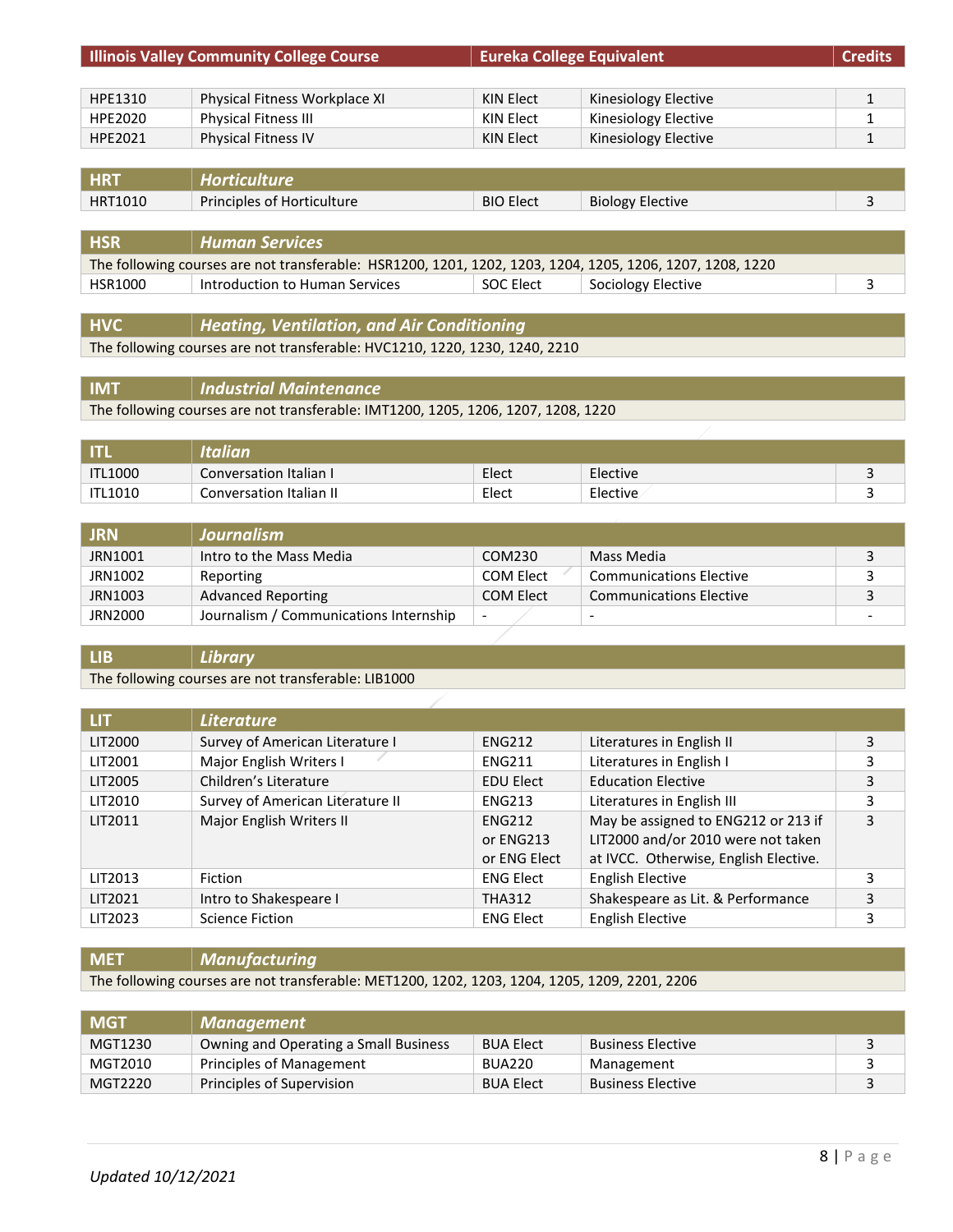## **Illinois Valley Community College Course Eureka College Equivalent Eureka College Equivalent Credits**

| <b>MKT</b> | Marketing                 |                  |                          |  |
|------------|---------------------------|------------------|--------------------------|--|
| MKT1210    | Principles of Marketing   | <b>BUA230</b>    | Marketing                |  |
| MKT1220    | Sales/Retailing           | <b>BUA Elect</b> | <b>Business Elective</b> |  |
| MKT2210    | Principles of Advertising | <b>BUA334</b>    | Advertising              |  |

| <b>MTH</b> | <b>Math</b>                                                                 |                  |                                         |   |  |
|------------|-----------------------------------------------------------------------------|------------------|-----------------------------------------|---|--|
|            | The following courses are not transferable: MTH0103, 0108, 0908, 0910, 0920 |                  |                                         |   |  |
| MTH1000    | Math for Liberal Arts                                                       | <b>MAT125</b>    | Mathematics for Life and Art            | 3 |  |
| MTH1003    | College Algebra                                                             | <b>MAT Elect</b> | <b>Mathematics Elective</b>             | 4 |  |
| MTH1004    | Trigonometry                                                                | <b>MAT Elect</b> | <b>Mathematics Elective</b>             | 3 |  |
| MTH1005    | Precalculus                                                                 | <b>MAT121</b>    | Precalculus                             | 5 |  |
| MTH1006    | <b>Finite Mathematics</b>                                                   | <b>MAT161</b>    | Finite Math & Statistics for Business   | 4 |  |
| MTH1007    | Calculus for Business & Social Science                                      | <b>MAT162</b>    | Applied Functions and Calc for Busine   | 4 |  |
| MTH1008    | <b>General Elementary Statistics</b>                                        | MAT260           | <b>Statistics</b>                       | 3 |  |
| MTH1009    | <b>Structure of Number Systems I</b>                                        | <b>MED101</b>    | <b>Mathematics for Elem Teachers I</b>  | 3 |  |
| MTH1010    | <b>Structure of Number Systems II</b>                                       | <b>MED102</b>    | <b>Mathematics for Elem Teachers II</b> | 3 |  |
| MTH1206    | <b>Technical Mathematics I</b>                                              | <b>MAT Elect</b> | <b>Mathematics Elective</b>             | 3 |  |
| MTH2001    | Calculus and Analytic Geometry I                                            | <b>MAT171</b>    | Calculus with Analytic Geometry I       | 5 |  |
| MTH2002    | <b>Calculus and Analytic Geometry II</b>                                    | <b>MAT271</b>    | Calculus with Analytic Geometry II      | 4 |  |
| MTH2003    | <b>Calculus and Analytic Geometry III</b>                                   | <b>MAT272</b>    | Calculus with Analytic Geometry III     | 4 |  |
| MTH2007    | <b>Differential Equations</b>                                               | <b>MAT275</b>    | <b>Differential Equations</b>           | 3 |  |

| <b>MUP</b>     | <b>Music (Performance)</b>     |                  |                              |                |
|----------------|--------------------------------|------------------|------------------------------|----------------|
| <b>MUP1001</b> | Collegiate Chorale             | <b>MUS281</b>    | Chorale                      | $\mathbf{1}$   |
| MUP1002        | Wind Ensemble                  | <b>MUS283</b>    | Wind Ensemble-Band           | 1              |
| MUP1003        | <b>Percussion Ensemble</b>     | <b>MUS Elect</b> | <b>Music Elective</b>        | 1              |
| MUP1004        | Jazz Ensemble                  | MUS Elect        | Music Elective               | 1              |
| MUP1012        | <b>Flute Ensemble</b>          | <b>MUS Elect</b> | <b>Music Elective</b>        | 1              |
| <b>MUP2001</b> | Applied Music - Vocal          | MUS334           | Private Instruction in Voice | 2              |
| MUP2003        | <b>String Ensemble</b>         | <b>MUS Elect</b> | <b>Music Elective</b>        | 1              |
| <b>MUP2005</b> | Applied Music: Piano           | <b>MUS333</b>    | Private Instruction in Piano | 2              |
| MUP2013        | <b>Applied Music: Guitar</b>   | <b>MUS Elect</b> | <b>Music Elective</b>        | 2              |
| MUP2014        | <b>Applied Music: Trumpet</b>  | <b>MUS Elect</b> | Music Elective               | 2              |
| <b>MUP2015</b> | Applied Music: Percussion      | <b>MUS Elect</b> | <b>Music Elective</b>        | 2              |
| <b>MUP2022</b> | Applied Music: Oboe            | <b>MUS Elect</b> | <b>Music Elective</b>        | 2              |
| <b>MUP2023</b> | <b>Applied Music: Violin</b>   | <b>MUS Elect</b> | <b>Music Elective</b>        | $\overline{2}$ |
| MUP2024        | Applied Music: Trombone        | <b>MUS Elect</b> | <b>Music Elective</b>        | 2              |
| <b>MUP2025</b> | Applied Music: Drum Set        | <b>MUS Elect</b> | <b>Music Elective</b>        | 2              |
| <b>MUP2032</b> | <b>Applied Music: Clarinet</b> | <b>MUS Elect</b> | Music Elective               | 2              |
| <b>MUP2034</b> | Applied Music: French Horn     | <b>MUS Elect</b> | <b>Music Elective</b>        | 2              |
| MUP2043        | <b>Applied Music: Bass</b>     | <b>MUS Elect</b> | Music Elective               | 2              |
| <b>MUP2044</b> | Applied Music: Tuba            | <b>MUS Elect</b> | <b>Music Elective</b>        | 2              |
| <b>MUP2052</b> | Applied Music: Saxophone       | <b>MUS Elect</b> | <b>Music Elective</b>        | 2              |
| <b>MUP2053</b> | Applied Music: Cello           | <b>MUS Elect</b> | <b>Music Elective</b>        | 2              |
| <b>MUP2062</b> | <b>Applied Music: Flute</b>    | <b>MUS Elect</b> | <b>Music Elective</b>        | 2              |

| MUS'    | <b>Music</b>              |           |                              |  |
|---------|---------------------------|-----------|------------------------------|--|
| MUS1000 | <b>Music Appreciation</b> | MUS Elect | Music Elective               |  |
| MUS1002 | Music Theory I            | MUS120    | Introduction to Music Theory |  |
| MUS1012 | Music Theory II           | MUS220    | Music Theory II              |  |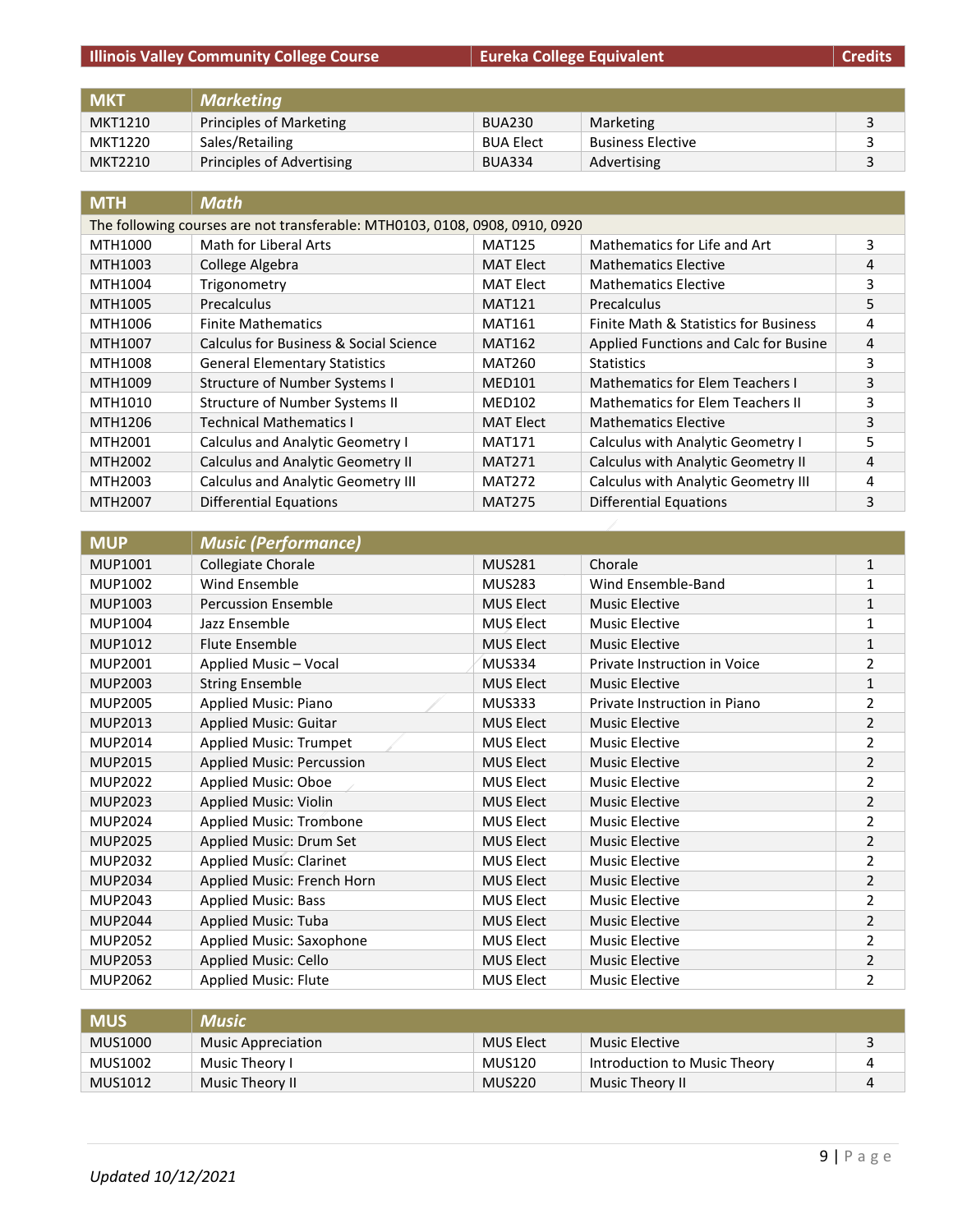**Illinois Valley Community College Course Eureka College Equivalent Constanting the Credits** 

**NUR** *Nursing* The following courses are not transferable: NUR1202, 1205, 1206, 1210, 1211, 1220, 1221, 1230, 2200, 2201, 2202, 2210, 2211, 2212 NUR1200 Foundations of the Nursing Profession HS200 Informatics for Healthcare 8 NUR1201 Fundamentals of Nursing I N100 Introduction to Nursing 4

| <b>PHL</b> | Philosophy                 |                  |                            |  |
|------------|----------------------------|------------------|----------------------------|--|
| PHL1001    | Introduction to Philosophy | PHI110           | Introduction to Philosophy |  |
| PHL1002    | <b>Ethics</b>              | <b>PHI220</b>    | Moral Philosophy           |  |
| PHL1003    | Philosophy of Religion     | <b>PHI Elect</b> | <b>Philosophy Elective</b> |  |
| PHL1005    | Logic                      | PHI140           | Logic                      |  |
| PHL1013    | Comparative Religions      | <b>REL127</b>    | <b>Global Religions</b>    |  |

| <b>PHY</b> | <b>Physics</b>         |                  |                                      |   |
|------------|------------------------|------------------|--------------------------------------|---|
| PHY1001    | <b>General Physics</b> | <b>PHY Elect</b> | <b>Physics Elective</b>              |   |
| PHY2001    | <b>General Physics</b> | <b>PHY 220</b>   | General Physics I: Mech, Waves, Opt  | 4 |
| PHY2002    | <b>General Physics</b> | <b>PHY 230</b>   | General Physics II: Elect, Magnetism | 4 |
| PHY2003    | <b>General Physics</b> | <b>PHY Elect</b> | Physics Elective                     |   |
| PHY2004    | <b>General Physics</b> | <b>PHY Elect</b> | <b>Physics Elective</b>              |   |

| <b>PSI</b> | <b>Political Science</b>          |                  |                                   |  |
|------------|-----------------------------------|------------------|-----------------------------------|--|
| PSI1000    | American National Government      | <b>PSC150</b>    | American Government (National)    |  |
| PSI1002    | <b>State and Local Government</b> | <b>PSC250</b>    | American Gov't (State & Local)    |  |
| PSI1003    | Introduction to Global Studies    | <b>PSC Elect</b> | <b>Political Science Elective</b> |  |
| PSI2000    | International Relations           | <b>PSC263</b>    | International Relations           |  |

| <b>PSY</b> | <b>Psychology</b>                    |                          |                                   |  |
|------------|--------------------------------------|--------------------------|-----------------------------------|--|
| PSY1000    | <b>General Psychology</b>            | <b>PSY101</b>            | <b>General Psychology</b>         |  |
| PSY2000    | Personality                          | <b>PSY Elect</b>         | <b>Psychology Elective</b>        |  |
| PSY2001    | Child Growth and Development         | <b>PSY205</b>            | Psych. of Childhood through Adol. |  |
| PSY2004    | Social Psychology                    | <b>PSY203</b>            | Social Psychology                 |  |
| PSY2005    | <b>Human Sexuality</b>               | <b>PSY Elect</b>         | <b>Psychology Elective</b>        |  |
| PSY2006    | Abnormal Psychology                  | <b>PSY Elect</b>         | <b>Psychology Elective</b>        |  |
| PSY2200    | Human Relations in the World of Work | $\overline{\phantom{a}}$ |                                   |  |

#### **REA** *Real Estate*

The following courses are not transferable: REA1200

**RED** *Reading* The following courses are not transferable: RED0800, 0900, 1008

| <b>SDT</b> | Student Development                                          |
|------------|--------------------------------------------------------------|
|            | The following courses are not transferable: SDT1201 and 1203 |

|         | <b>Strategies for College</b> |       |          |  |
|---------|-------------------------------|-------|----------|--|
| SFC1000 | Strategies for College        | Elect | Elective |  |
|         |                               |       |          |  |

| <b>SOC</b> | <b>Sociology</b>          |                    |                         |  |
|------------|---------------------------|--------------------|-------------------------|--|
| SOC1000    | Introduction to Sociology | SOC102             | Principles of Sociology |  |
| SOC1002    | Marriage and Family       | SOC Elect          | Sociology Elective      |  |
| SOC2001    | Social Problems           | SOC <sub>150</sub> | Social Problems         |  |